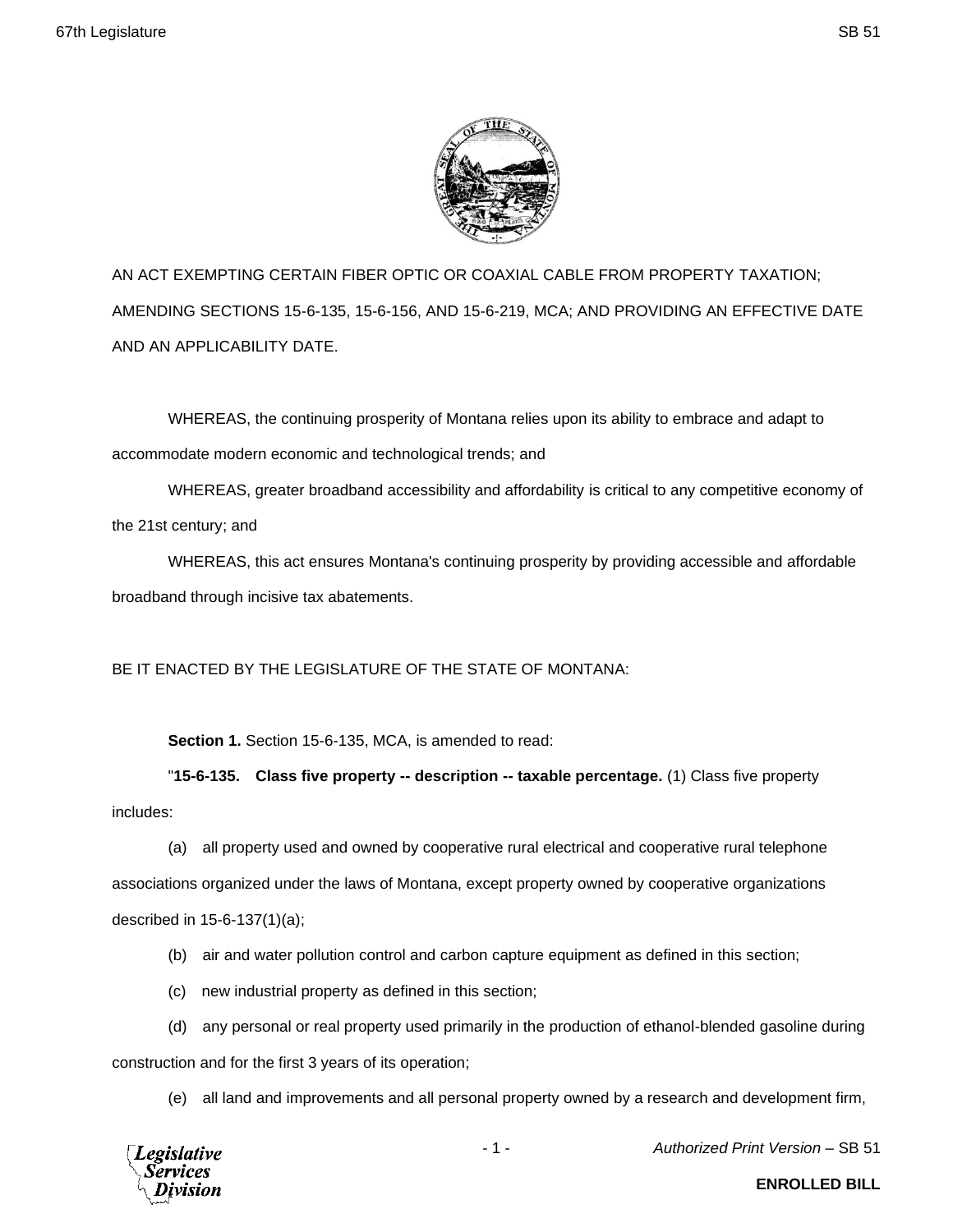provided that the property is actively devoted to research and development;

(f) machinery and equipment used in electrolytic reduction facilities;

(g) all property used and owned by persons, firms, corporations, or other organizations that are engaged in the business of furnishing telecommunications services exclusively to rural areas or to rural areas and cities and towns of 1,200 permanent residents or less.

(2) (a) "Air and water pollution control and carbon capture equipment" means that portion of identifiable property, facilities, machinery, devices, or equipment certified as provided in subsections (2)(b) and (2)(c) and designed, constructed, under construction, or operated for removing, disposing, abating, treating, eliminating, destroying, neutralizing, stabilizing, rendering inert, storing, or preventing the creation of air or water pollutants that, except for the use of the item, would be released to the environment. This includes machinery, devices, or equipment used to capture carbon dioxide or other greenhouse gases. Reduction in pollutants obtained through operational techniques without specific facilities, machinery, devices, or equipment is not eligible for certification under this section.

(b) Requests for certification must be made on forms available from the department of revenue. Certification may not be granted unless the applicant is in substantial compliance with all applicable rules, laws, orders, or permit conditions. Certification remains in effect only as long as substantial compliance continues.

(c) The department of environmental quality shall promulgate rules specifying procedures, including timeframes for certification application, and definitions necessary to identify air and water pollution control and carbon capture equipment for certification and compliance. The department of revenue shall promulgate rules pertaining to the valuation of qualifying air and water pollution control and carbon capture equipment. The department of environmental quality shall identify and track compliance in the use of certified air and water pollution control and carbon capture equipment and report continuous acts or patterns of noncompliance at a facility to the department of revenue. Casual or isolated incidents of noncompliance at a facility do not affect certification.

(d) To qualify for the exemption under subsection  $(5)(b)(i)$ , the air and water pollution control and carbon capture equipment must be placed into service after January 1, 2014, for the purposes of environmental benefit or to comply with state or federal pollution control regulations. If the air or water pollution control and carbon capture equipment enhances the performance of existing air and water pollution control and carbon



- 2 - *Authorized Print Version* – SB 51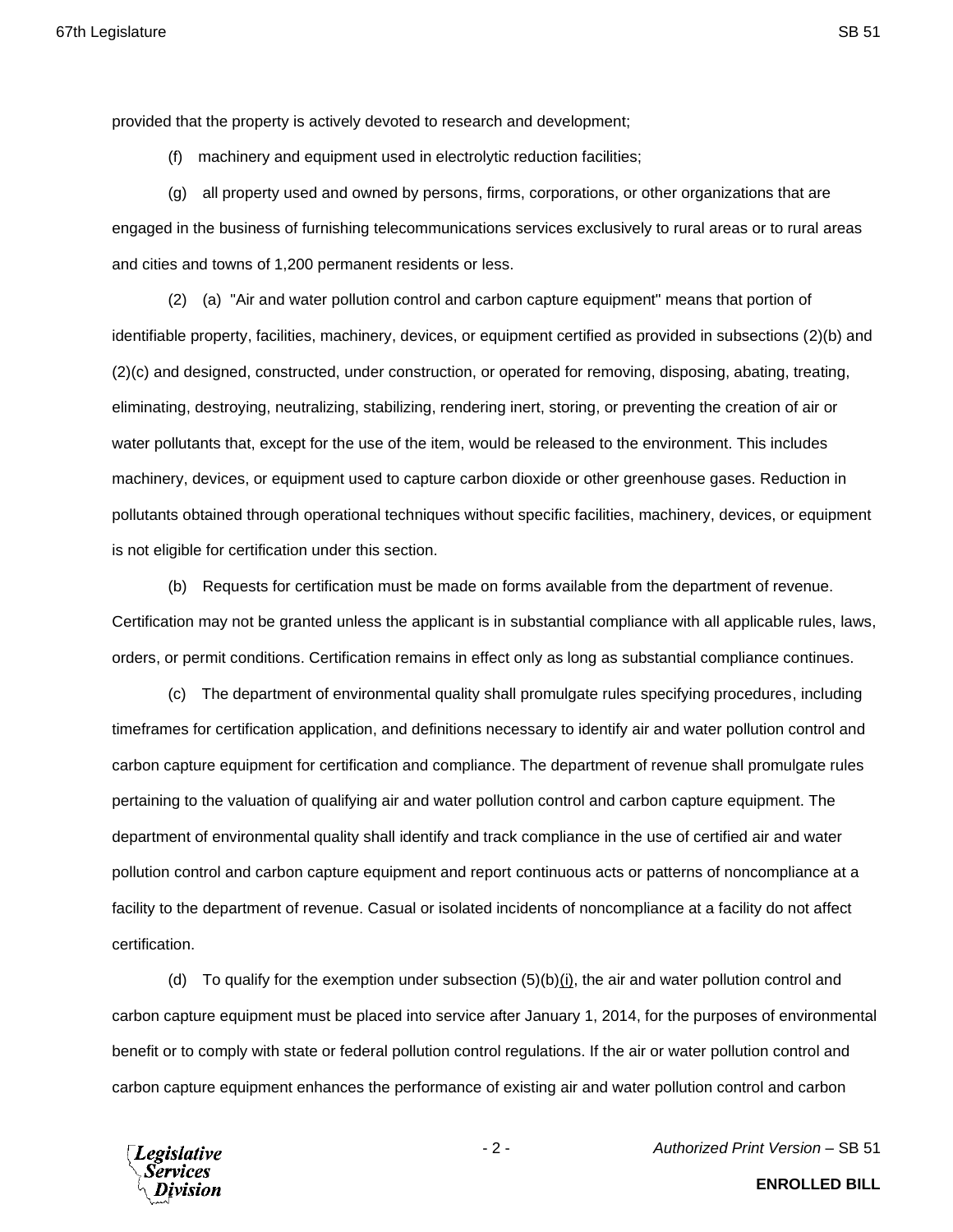capture equipment, only the market value of the enhancement is subject to the exemption under subsection  $(5)(b)(i)$ .

(e) Except as provided in subsection (2)(d), equipment that does not qualify for the exemption under subsection (5)(b)(i) includes but is not limited to equipment placed into service to maintain, replace, or repair equipment installed on or before January 1, 2014.

(f) A person may appeal the certification, classification, and valuation of the property to the state tax appeal board. Appeals on the property certification must name the department of environmental quality as the respondent, and appeals on the classification or valuation of the equipment must name the department of revenue as the respondent.

(3) (a) "New industrial property" means any new industrial plant, including land, buildings, machinery, and fixtures, used by new industries during the first 3 years of their operation. The property may not have been assessed within the state of Montana prior to July 1, 1961.

(b) New industrial property does not include:

(i) property used by retail or wholesale merchants, commercial services of any type, agriculture, trades, or professions unless the business or profession meets the requirements of subsection (4)(b)(v);

(ii) a plant that will create adverse impact on existing state, county, or municipal services; or

(iii) property used or employed in an industrial plant that has been in operation in this state for 3 years or longer.

(4) (a) "New industry" means any person, corporation, firm, partnership, association, or other group that establishes a new plant in Montana for the operation of a new industrial endeavor, as distinguished from a mere expansion, reorganization, or merger of an existing industry.

(b) New industry includes only those industries that:

(i) manufacture, mill, mine, produce, process, or fabricate materials;

(ii) do similar work, employing capital and labor, in which materials unserviceable in their natural state are extracted, processed, or made fit for use or are substantially altered or treated so as to create commercial products or materials;

(iii) engage in the mechanical or chemical transformation of materials or substances into new products in the manner defined as manufacturing in the North American Industry Classification System Manual prepared



- 3 - *Authorized Print Version* – SB 51

**ENROLLED BILL**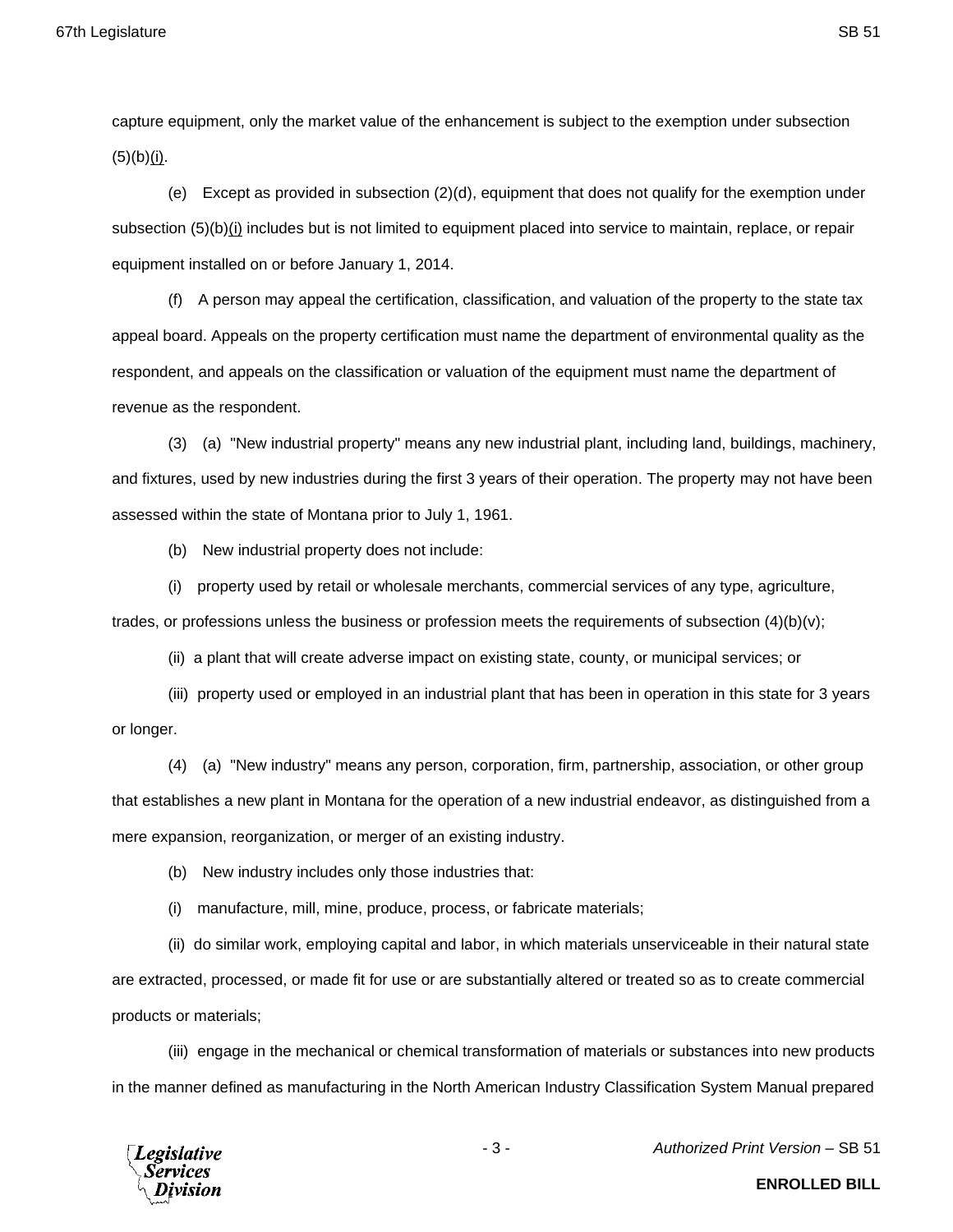by the United States office of management and budget;

(iv) engage in the transportation, warehousing, or distribution of commercial products or materials if 50% or more of an industry's gross sales or receipts are earned from outside the state; or

(v) earn 50% or more of their annual gross income from out-of-state sales.

(5) (a) Except as provided in subsection  $(5)(b)$ , class five property is taxed at 3% of its market value.

(b) (i) Air and water pollution control and carbon capture equipment placed in service after January 1, 2014, and that satisfies the criteria in subsection (2)(d) is exempt from taxation for a period of 10 years from the date of certification, after which the property is assessed at 100% of its taxable value.

(ii) (A) Except as provided in subsection  $(5)(b)(ii)(B)$ , fiber optic or coaxial cable, as defined in 15-6-156, installed and placed in service on or after [the effective date of this act] is exempt from taxation for a period of 5 years starting from the date the fiber optic or coaxial cable was placed in service, after which the property exemption is phased out at a rate of 20% a year, with the property being assessed at 100% of its taxable value after a 10-year period. In order to maintain the exemption, the owner of fiber optic or coaxial cable must reinvest the tax savings from the exemption by installing and placing in service new fiber optic or coaxial cable in Montana within 2 years from the date the owner first claimed the exemption provided for in this subsection (5)(b)(ii) without charging those costs to the consumer. The cost of installing or placing into service fiber optic or coaxial cable with the reinvested tax savings without charging those costs to the consumer must be equal to or greater than the value of the tax savings received from the tax incentive.

(B) Fiber optic or coaxial cable installed using federal funds received pursuant to section 9901 of the American Rescue Plan Act is not eligible for exemption from taxation under this section.

(C) An entity that claims a tax exemption under this subsection (5)(b)(ii) shall maintain adequate books and records demonstrating the investment the owner made when installing and placing in service fiber optic or coaxial cable in Montana. The property owners must make those records available to the department for inspection upon request.

(6) (a) The property taxes exempted from taxation by subsection (5)(b)(ii) are subject to termination or recapture if the department determines that the owner failed to install and place in service new coaxial or fiber cable in Montana as provided in subsection (5)(b)(ii), or otherwise violates the provisions of this section.



- 4 - *Authorized Print Version* – SB 51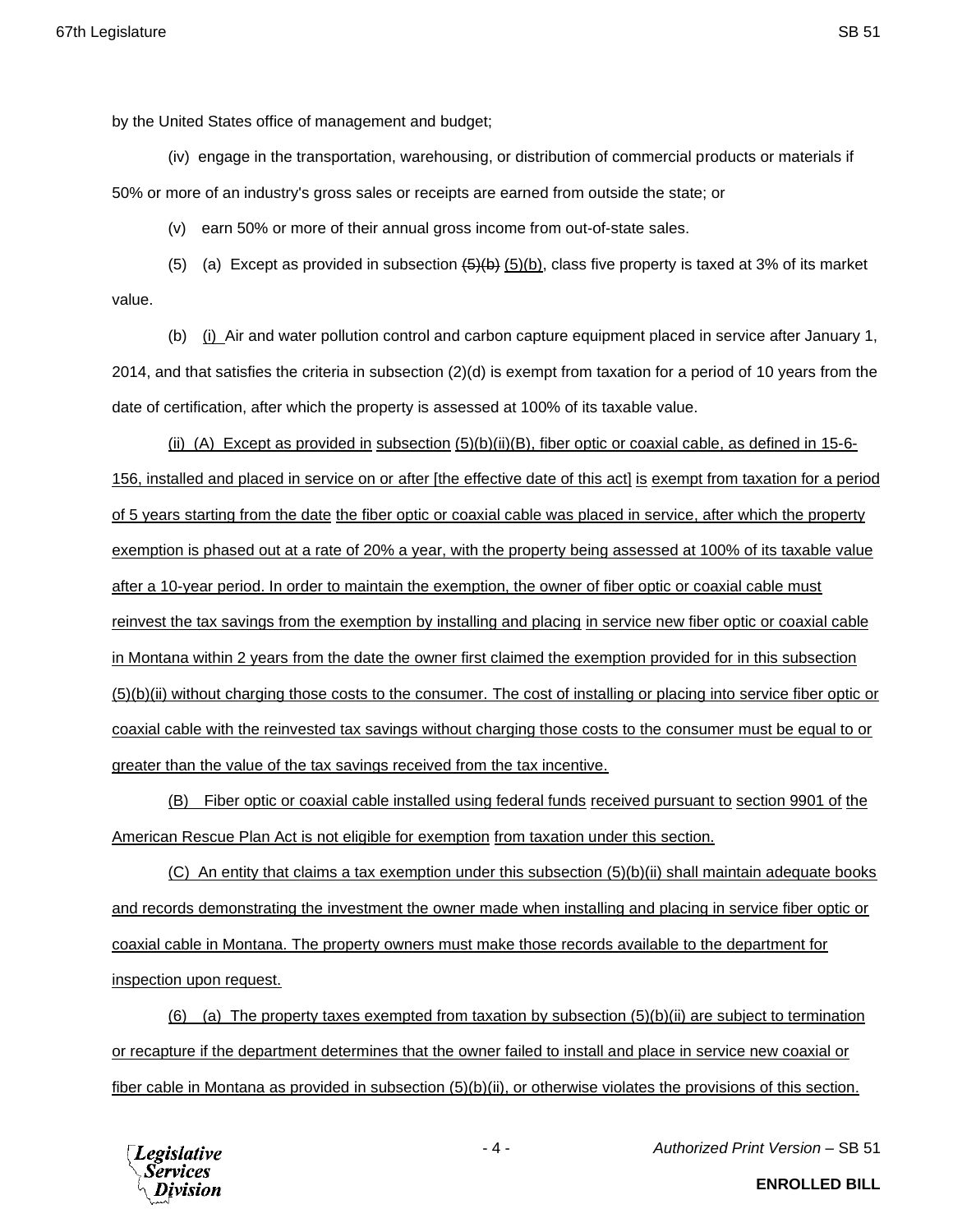(b) Upon notice from the department that the owner's exemption has terminated, any local governing body may recapture taxes previously exempted in that jurisdiction, plus interest and penalties for nonpayment of property taxes as provided in 15-16-102, during any tax year in which an exemption under the provisions of subsection (5)(b)(ii) was improper. Any recapture must occur within 10 years after the end of the calendar year in which the exemption was first claimed.

(c) The recapture of abated taxes may be canceled, in whole or in part, if the local governing body determines that the taxpayer's failure to meet the requirements is a result of circumstances beyond the control of the taxpayer."

**Section 2.** Section 15-6-156, MCA, is amended to read:

"**15-6-156. Class thirteen property -- description -- taxable percentage.** (1) Except as provided in subsections (2)(a) through (2)(h), class thirteen property includes:

(a) electrical generation facilities, except wind generation facilities, biomass generation facilities, and energy storage facilities classified under 15-6-157, of a centrally assessed electric power company;

(b) electrical generation facilities, except wind generation facilities, biomass generation facilities, and energy storage facilities classified under 15-6-157, owned or operated by an exempt wholesale generator or an entity certified as an exempt wholesale generator pursuant to 42 U.S.C. 16451;

(c) noncentrally assessed electrical generation facilities, except wind generation facilities, biomass generation facilities, and energy storage facilities classified under 15-6-157, owned or operated by any electrical energy producer;

(d) allocations of centrally assessed telecommunications services companies; and

(e) dedicated communications infrastructure described in 15-6-162(5) for which construction

commenced after June 30, 2027, or for which the 15-year period provided for in 15-6-162(5)(c) has expired.

(2) Class thirteen property does not include:

(a) property owned by cooperative rural electric cooperative associations classified under 15-6-135;

(b) property owned by cooperative rural electric cooperative associations classified under 15-6-137 or

15-6-157;

(c) allocations of electric power company property under 15-6-141;



- 5 - *Authorized Print Version* – SB 51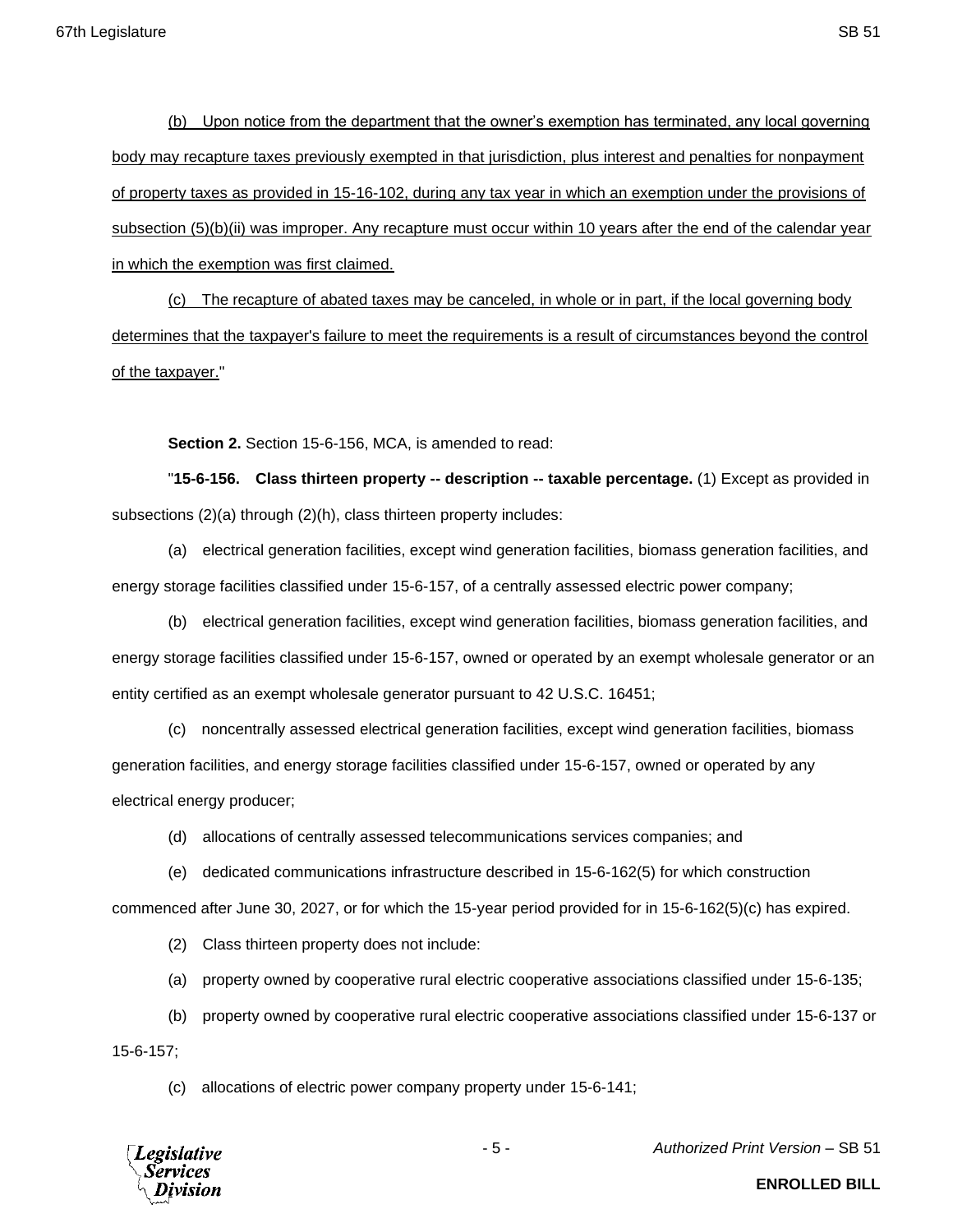- (d) electrical generation facilities included in another class of property;
- (e) property owned by cooperative rural telephone associations and classified under 15-6-135;
- (f) property owned by organizations providing telecommunications services and classified under 15-6-

135;

- (g) generation facilities that are exempt under 15-6-225; and
- (h) qualified data centers classified under 15-6-162.
- (3)  $\left(4\right)$  For the purposes of this section, the following definitions apply:

(a) (i) "electrical Electrical generation facilities" means any combination of a physically connected generator or generators, associated prime movers, and other associated property, including appurtenant land and improvements and personal property, that are normally operated together to produce electric power. The term includes but is not limited to generating facilities that produce electricity from coal-fired steam turbines, oil or gas turbines, or turbine generators that are driven by falling water.

(b)(ii) The term does not include electrical generation facilities used for noncommercial purposes or exclusively for agricultural purposes.

 $\left\langle \Theta \right\rangle$ (iii) The term also does not include a qualifying small power production facility, as that term is defined in 16 U.S.C. 796(17), that is owned and operated by a person not primarily engaged in the generation or sale of electricity other than electric power from a small power production facility and classified under 15-6- 134 and 15-6-138.

(b) (i) "Fiber optic or coaxial cable" means any fiber optic or coaxial cable, including all capitalized costs associated with installing and placing in service the fiber optic or coaxial cable, and other property that is normally operated when installing and placing in service fiber optic or coaxial cable to deliver digital communication and access to the internet.

(ii) The term does not include routers, head-end equipment, central office equipment and other electronics, or hardware or software not directly associated with installing and placing in service fiber optic or coaxial cable or the buildings used to house equipment.

(4) Class (a) Except as provided in subsection  $(4)(b)$ , class thirteen property is taxed at 6% of its market value.

(b) (i) Except as provided in subsection  $(4)(b)(ii)$ , fiber optic or coaxial cable, as defined in 15-6-156,



- 6 - *Authorized Print Version* – SB 51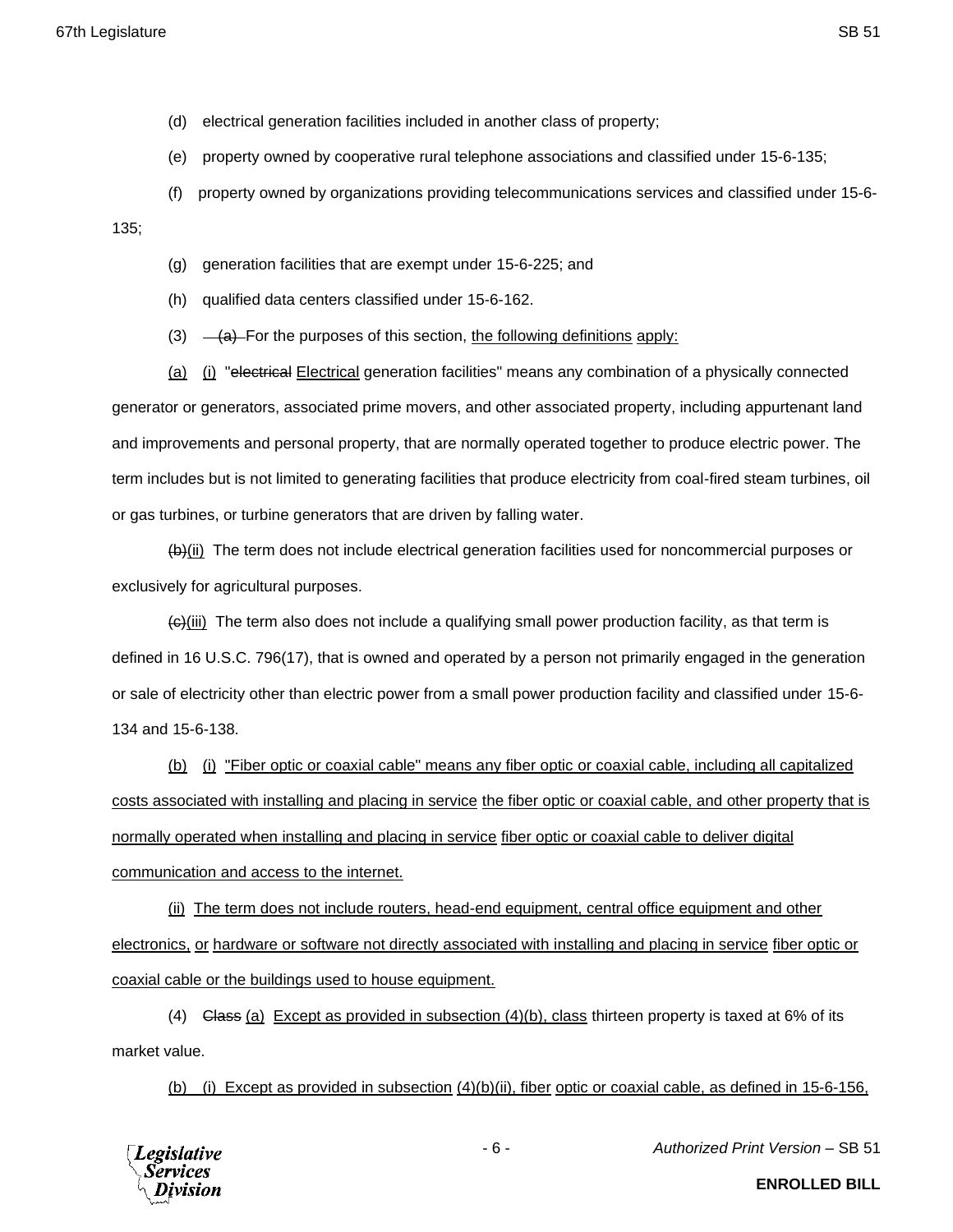installed and placed in service on or after [the effective date of this act] is exempt from taxation for a period of 5 years starting from the date the fiber optic or coaxial cable was placed in service, after which the property exemption is phased out at a rate of 20% a year, with the property being assessed at 100% of its taxable value after a 10-year period. In order to maintain the exemption, the owner of fiber optic or coaxial cable must reinvest the tax savings from the exemption by installing and placing in service new fiber optic or coaxial cable in Montana within 2 years from the date the owner first claimed the exemption provided for in this subsection (4)(b) without charging those costs to the consumer. The cost of installing or placing into service fiber optic or coaxial cable with the reinvested tax savings without charging those costs to the consumer must be equal to or greater than the value of the tax savings received from the tax incentive.

(ii) Fiber optic or coaxial cable installed using federal funds received pursuant to Section 9901 of the American Rescue Plan Act is not eligible for exemption from taxation under this section.

(iii) An entity that claims a tax exemption under this subsection (4)(b) shall maintain adequate books and records demonstrating the investment the owner made when installing and placing in service fiber optic or coaxial cable in Montana. The property owners must make those records available to the department for inspection upon request.

(5) (a) The property taxes exempted from taxation by subsection (4)(b) are subject to termination or recapture if the department determines that the owner failed to install and place in service new coaxial or fiber cable in Montana as provided in subsection (4)(b), or otherwise violates the provisions of this section.

(b) Upon notice from the department that the owner's exemption has terminated, any local governing body may recapture taxes previously exempted in that jurisdiction, plus interest and penalties for nonpayment of property taxes as provided in 15-16-102, during any tax year in which an exemption under the provisions of this section was improper. Any recapture must occur within 10 years after the end of the calendar year in which the exemption was first claimed.

(c) The recapture of abated taxes may be canceled, in whole or in part, if the local governing body determines that the taxpayer's failure to meet the requirements is a result of circumstances beyond the control of the taxpayer."

**Section 3.** Section 15-6-219, MCA, is amended to read:



- 7 - *Authorized Print Version* – SB 51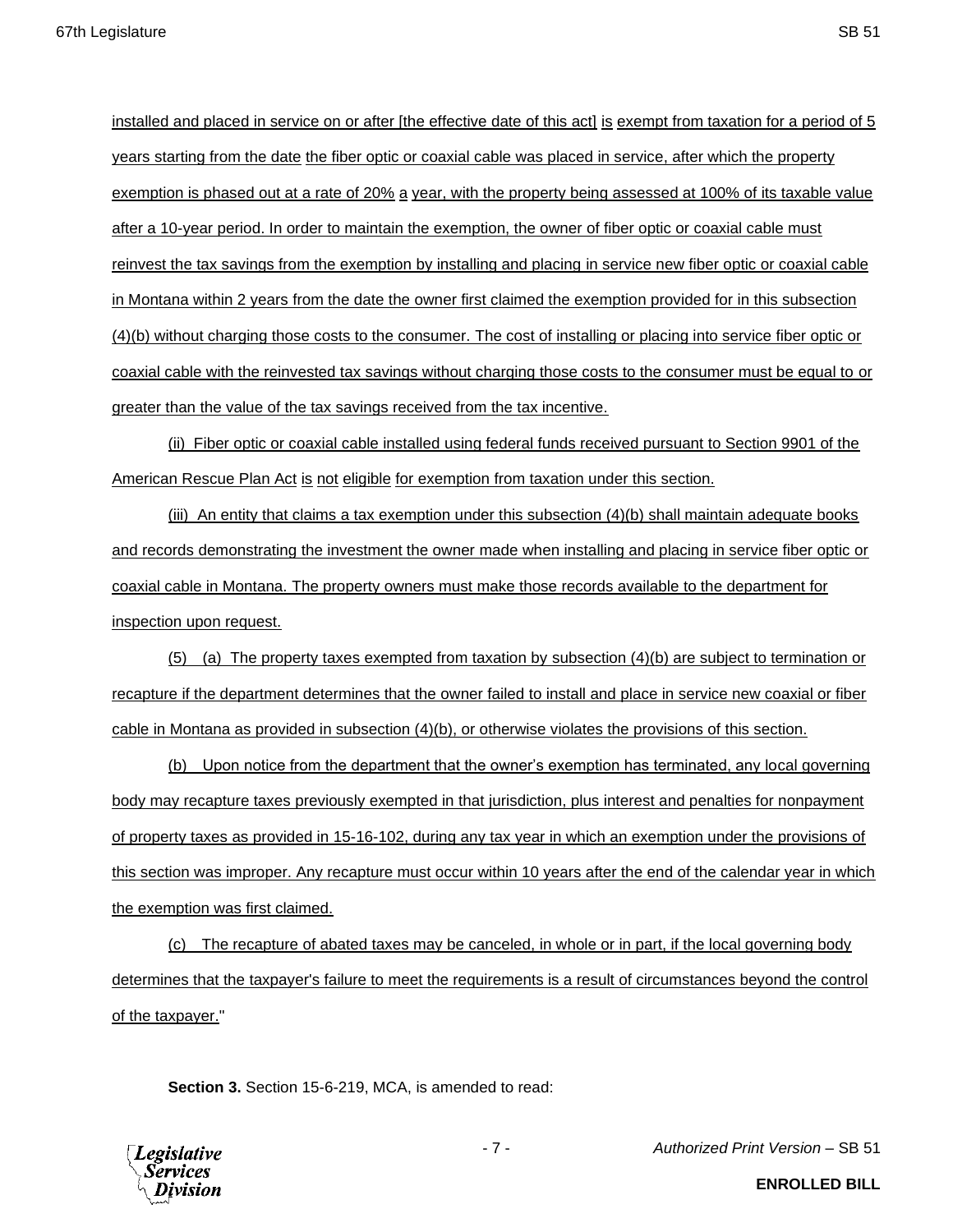"**15-6-219. Personal and other property exemptions.** (1) The following categories of property are exempt from taxation:

 $(1)(a)$  harness, saddlery, and other tack equipment;

 $(2)(b)$  the first \$15,000 or less of market value of tools owned by the taxpayer that are customarily hand-held and that are used to:

 $\left\langle \frac{a}{b} \right\rangle$  construct, repair, and maintain improvements to real property; or

 $(b)$ (ii) repair and maintain machinery, equipment, appliances, or other personal property;

 $(3)(c)$  all household goods and furniture, including but not limited to clocks, musical instruments, sewing machines, and wearing apparel of members of the family, used by the owner for personal and domestic

purposes or for furnishing or equipping the family residence;

 $(4)$ (d) a bicycle or a moped, as defined in 61-8-102, used by the owner for personal transportation purposes;

 $(5)(e)$  items of personal property intended for rent or lease in the ordinary course of business if each item of personal property satisfies all of the following:

 $\frac{a}{i}$  the acquired cost of the personal property is less than \$15,000;

 $\left(\frac{b}{ii}\right)$  the personal property is owned by a business whose primary business income is from rental or lease of personal property to individuals and no one customer of the business accounts for more than 10% of the total rentals or leases during a calendar year; and

 $\left\langle \Theta \right\rangle$ (iii) the lease of the personal property is generally on an hourly, daily, weekly, semimonthly, or monthly basis;

 $(6)$ (f) space vehicles and all machinery, fixtures, equipment, and tools used in the design, manufacture, launch, repair, and maintenance of space vehicles that are owned by businesses engaged in manufacturing and launching space vehicles in the state or that are owned by a contractor or subcontractor of that business and that are directly used for space vehicle design, manufacture, launch, repair, and maintenance;

 $\frac{7}{2}(g)$  a title plant owned by a title insurer or a title insurance producer, as those terms are defined in 33-25-105;

 $(8)$ (h) air and water pollution control and carbon capture equipment, as defined in 15-6-135, placed in



- 8 - *Authorized Print Version* – SB 51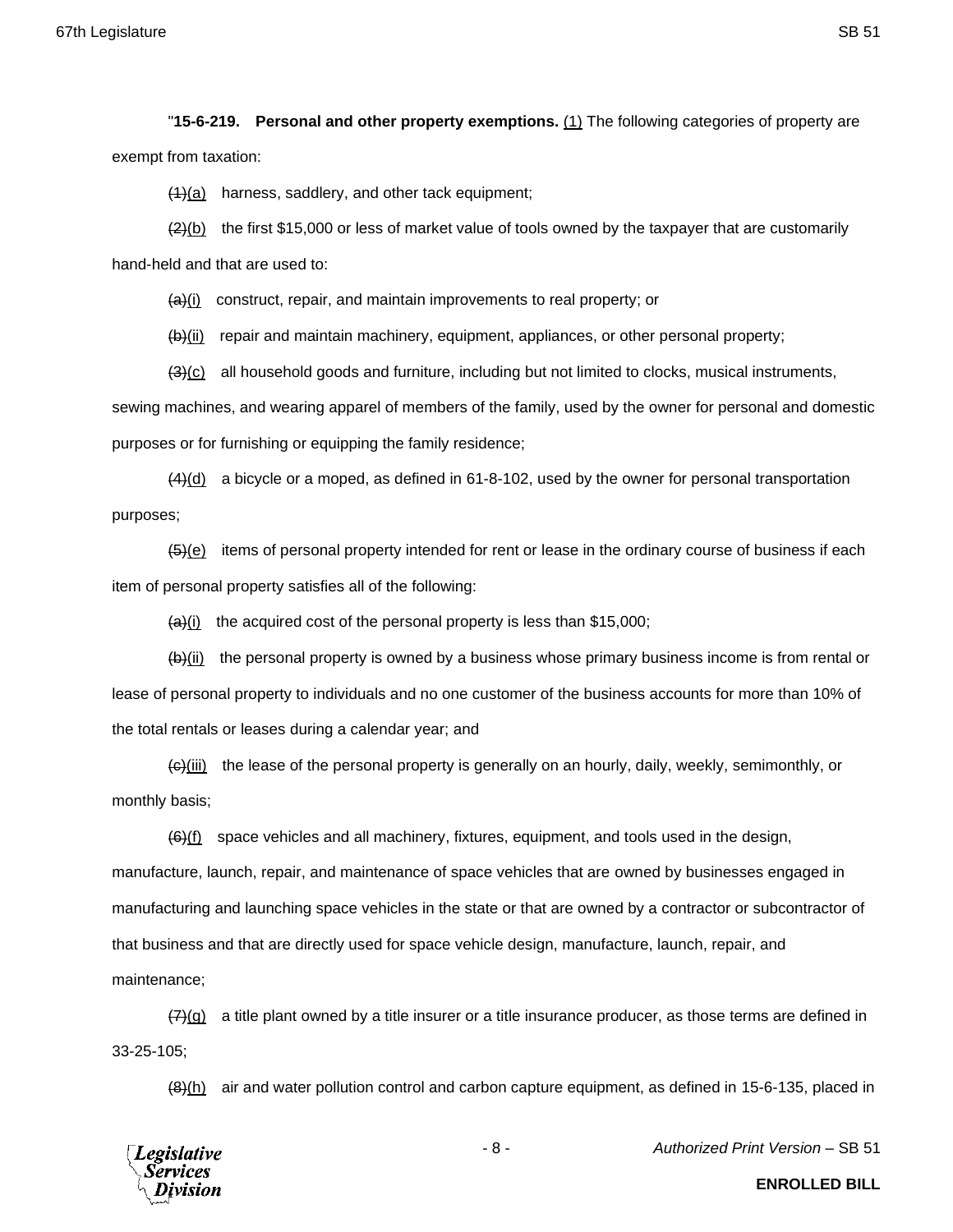service after January 1, 2014;

 $(9)$ (i) a housetrailer, manufactured home, or mobile home that receives an exemption from the department based on abandonment, as provided in 15-6-242; and

(j) fiber optic or coaxial cable, as defined in 15-6-156, installed and placed in service on or after [the effective date of this act], for a period of 5 years starting from the date placed in service as provided in 15-6- 156, if the owner of fiber optic or coaxial cable reinvests the tax savings from the exemption by installing and placing in service new fiber optic or coaxial cable in Montana within 2 years from the date the owner first claimed the exemption provided for in this subsection (1)(j) without charging those costs to the consumer. The cost of installing or placing into service fiber optic or coaxial cable with the reinvested tax savings without charging those costs to the consumer must be equal to or greater than the value of the tax savings received from the tax incentive. An entity that claims a tax exemption under this subsection (1)(j) shall maintain adequate books and records demonstrating the investment the owner made when installing and placing in service fiber optic or coaxial cable in Montana. The property owners must make those records available to the department for inspection upon request.

(10)(k) personal property used in the manufacture of ammunition components as provided in 30-20- 204.

(2) (a) The property taxes exempted from taxation by subsection (1)(j) are subject to termination or recapture if the department determines that the owner failed to install and place in service new coaxial or fiber cable in Montana as provided for in subsection (1)(j), or otherwise violates the provisions of this section.

(b) Upon notice from the department that the owner's exemption has terminated, any local governing body may recapture taxes previously exempted in that jurisdiction, plus interest and penalties for nonpayment of property taxes as provided in 15-16-102, during any tax year in which an exemption under the provisions of this section was improper. Any recapture must occur within 10 years after the end of the calendar year in which the exemption was first claimed.

(c) The recapture of abated taxes may be canceled, in whole or in part, if the local governing body determines that the taxpayer's failure to meet the requirements is a result of circumstances beyond the control of the taxpayer. (Subsection (10) (1)(k) terminates December 31, 2024--sec. 16, Ch. 440, L. 2015.)"



- 9 - *Authorized Print Version* – SB 51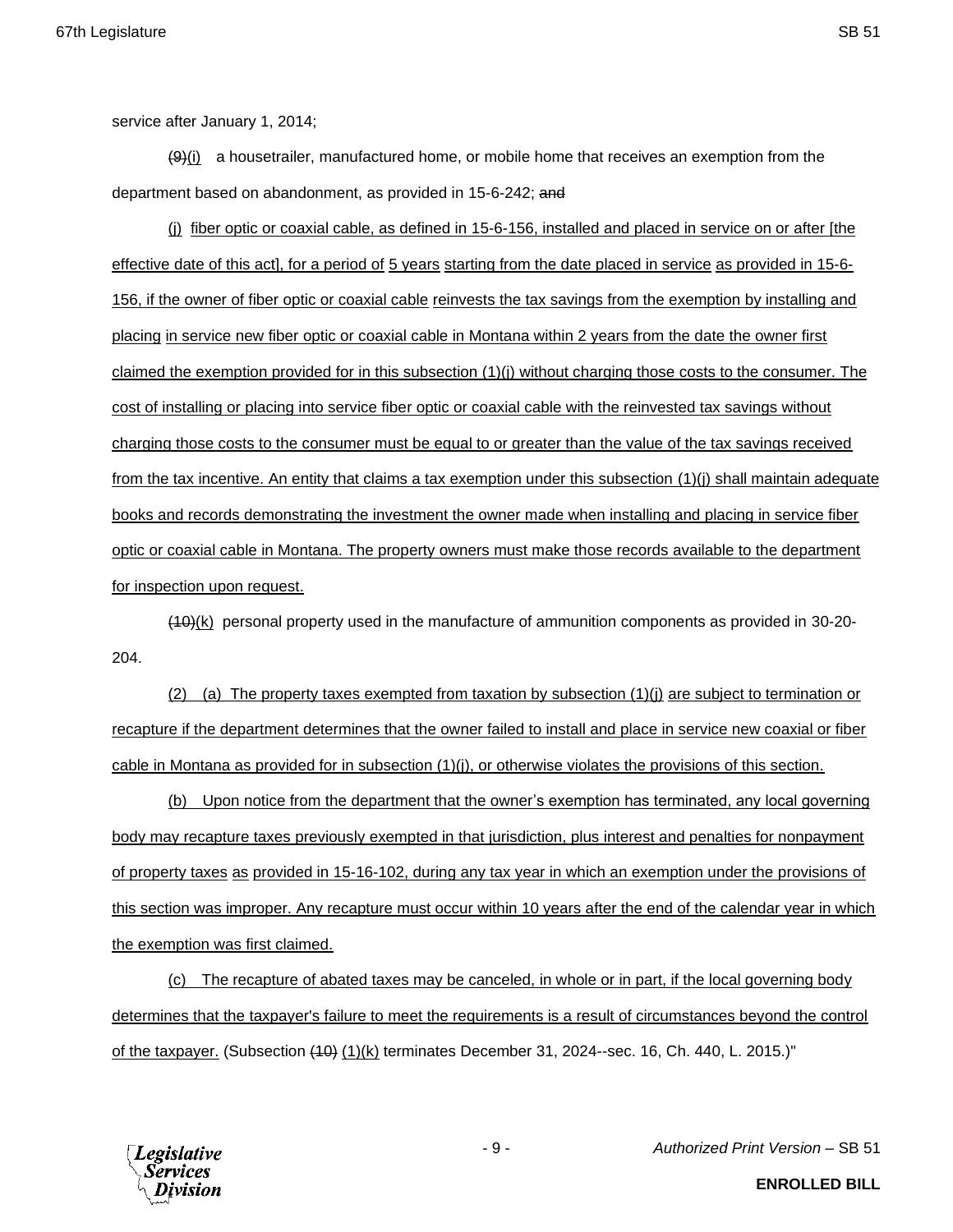## **Section 4. Fiber optic or coaxial cable abatement -- review and comment by local taxing jurisdictions.** The department shall establish a page on its website to enable:

(1) owners of fiber optic or coaxial cable intending to take advantage of the tax abatement provisions in 15-6-135, 15-6-156, and 15-6-219 to notify local governing bodies of the location or locations in which they intend to place in service fiber optic or coaxial cable; and

(2) local governing bodies to post comments on such projects identified by owners of fiber optic or coaxial cable as provided in subsection (1).

**Section 5. Effective date.** [This act] is effective July 1, 2021.

**Section 6. Codification instruction.** [Section 4] is intended to be codified as an integral part of Title 15, chapter 6, part 2, and the provisions of Title 15, chapter 6, part 2, apply to [section 4].

**Section 7.** Applicability. [This act] applies to fiber optic or coaxial cable facilities placed in service on or after [the effective date of this act].

- END -

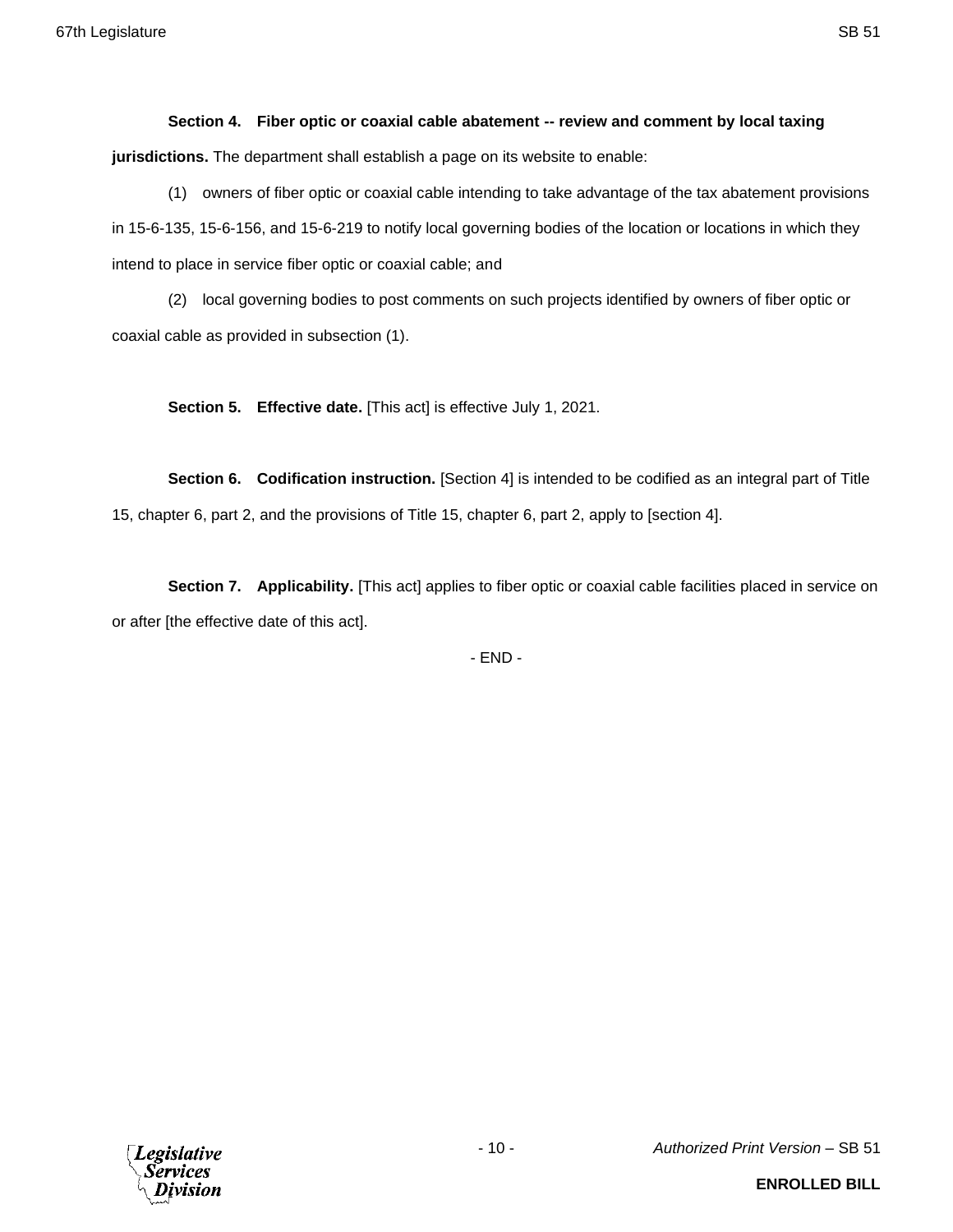I hereby certify that the within bill,

SB 51, originated in the Senate.

Secretary of the Senate

President of the Senate

| Signed this |        |
|-------------|--------|
|             |        |
| $\Omega$    | 111111 |

\_\_\_\_\_\_\_\_\_\_\_\_\_\_\_\_\_\_\_\_\_\_\_\_\_\_\_\_\_\_\_\_\_\_\_\_\_\_\_\_\_\_\_

\_\_\_\_\_\_\_\_\_\_\_\_\_\_\_\_\_\_\_\_\_\_\_\_\_\_\_\_\_\_\_\_\_\_\_\_\_\_\_\_\_\_\_

Speaker of the House

| Signed this        |  |
|--------------------|--|
| $\mathsf{\Omega}'$ |  |

\_\_\_\_\_\_\_\_\_\_\_\_\_\_\_\_\_\_\_\_\_\_\_\_\_\_\_\_\_\_\_\_\_\_\_\_\_\_\_\_\_\_\_